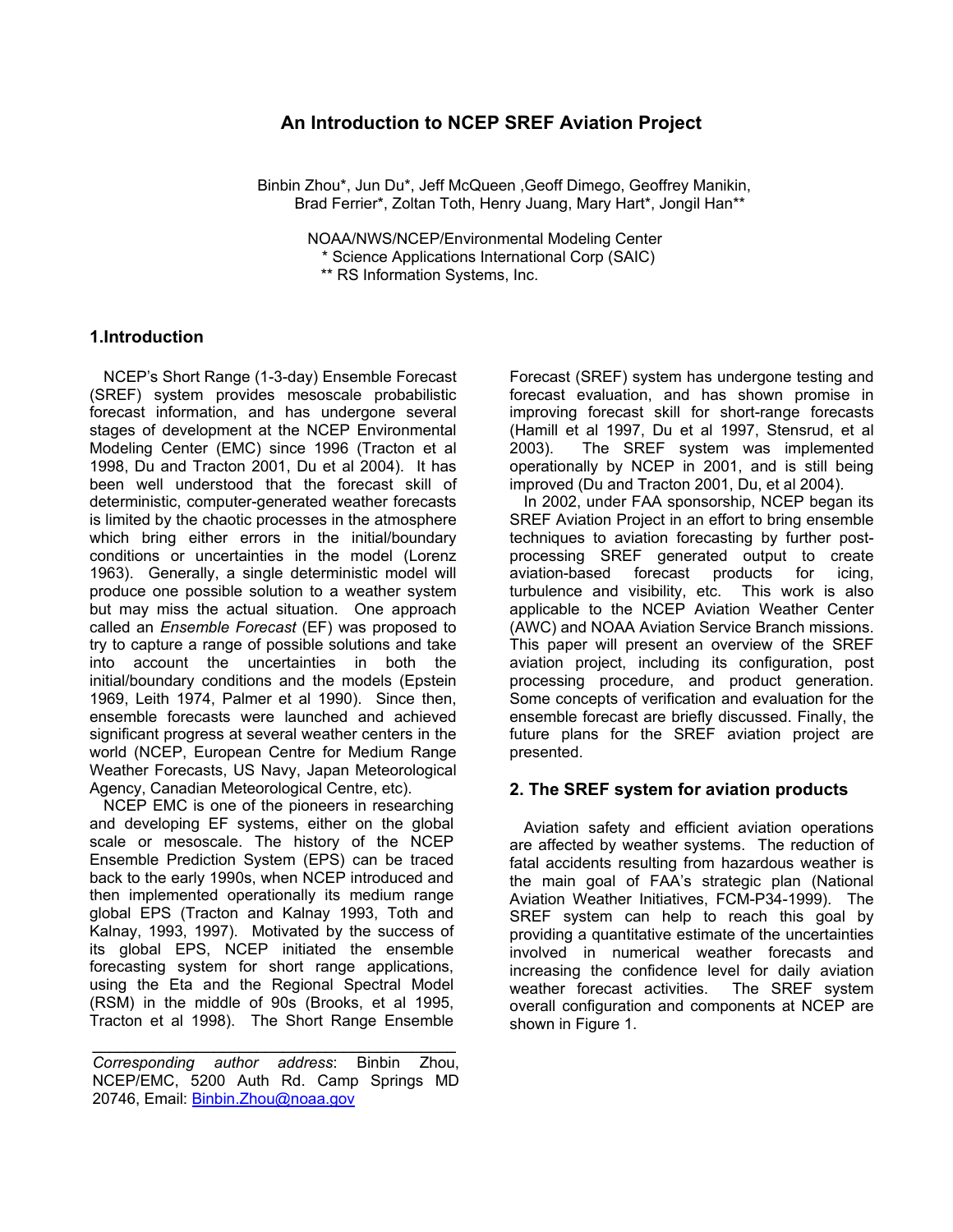

 **Figure 1**. SREF System Components

The SREF System, covering the Continental US (CONUS), runs twice a day, at 09 UTC and 21 UTC, out to 63 hours with outputs every 3 hours. The 60 level by 32km resolution Eta and 28-level by 40 km resolution RSM are the two basic models employed in the SREF system. The breeding method, or initial condition random perturbation, (e.g. Toth, et al 1997) is used to create multiple initial conditions (ICs). In the breeding procedure, data from the NCEP Eta Data Assimilation System (EDAS) and NCEP Global Data Assimilation System (GDAS) are taken as control ICs. The control ICs are then perturbed into a positive and a negative perturbed IC pair. The boundary conditions (BCs) for all models are provided by the NCEP Global Ensemble Forecast System. Both control and bred pair ICs are input into the Eta and RSM models to produce a total of 15 ensemble members. In the current SREF system, several convective schemes are employed in either the Eta or RSM models (Manikin, 2004). The arrangement of ICs and physics schemes is listed in table 1.

After the 15 ensemble runs are finished, the output from all 15 members is processed first by the NCEP model post, then by the SREF ensemble post (for regular forecast variables) and then by the aviation ensemble post to produce ensemble grid-products. The ensemble grid-products are saved in AWIPS GRIB 212 extension format, which was specially designed by NCEP for storing ensemble data (http://wwwt.emc.ncep.noaa.gov/gmb/ens/info).

| <b>Model</b> | <b>Convection</b>                        | IC breeding      |  |
|--------------|------------------------------------------|------------------|--|
| Eta          | Betts-Miller-Janic (BMJ)                 | Control + 1 pair |  |
| Eta          | Kain-Fritsch (KF)                        | Control + 1 pair |  |
| Eta          | BMJ-SAT (Saturated<br>moisture profiles) | 1 pair           |  |
| Eta          | KF-DET (Full cloud<br>detrainment)       | 1 pair           |  |
| <b>RSM</b>   | Simple Arakawa Shubert<br>(SAS)          | Control + 1 pair |  |
| <b>RSM</b>   | Relaxed Arakawa Shubert<br>(RAS)         | 1 pair           |  |

Table 1. SREF system configuration

Besides grid-products, the SREF system also has BUFR format files (NOAA Office Note 29, 1994) for storing the ensemble products for stations or other specific locations. Since the SREF system uses the Eta BUFR table for both the Eta and RSM output, outside users must have this table and a set of BUFR utilities in order to decode BUFR files.

All aviation products are generated in the aviation ensemble post, in which certain algorithms are applied to obtain a set of aviation variables, and statistical computations are carried out to produce ensemble products. Aviation weather forecasts make use of several specific variables such as icing, clear-sky turbulence, vertical wind shear, surface visibility, etc. in addition to regular weather forecast variables. Within the past decade, substantial efforts have been made to improve the aviation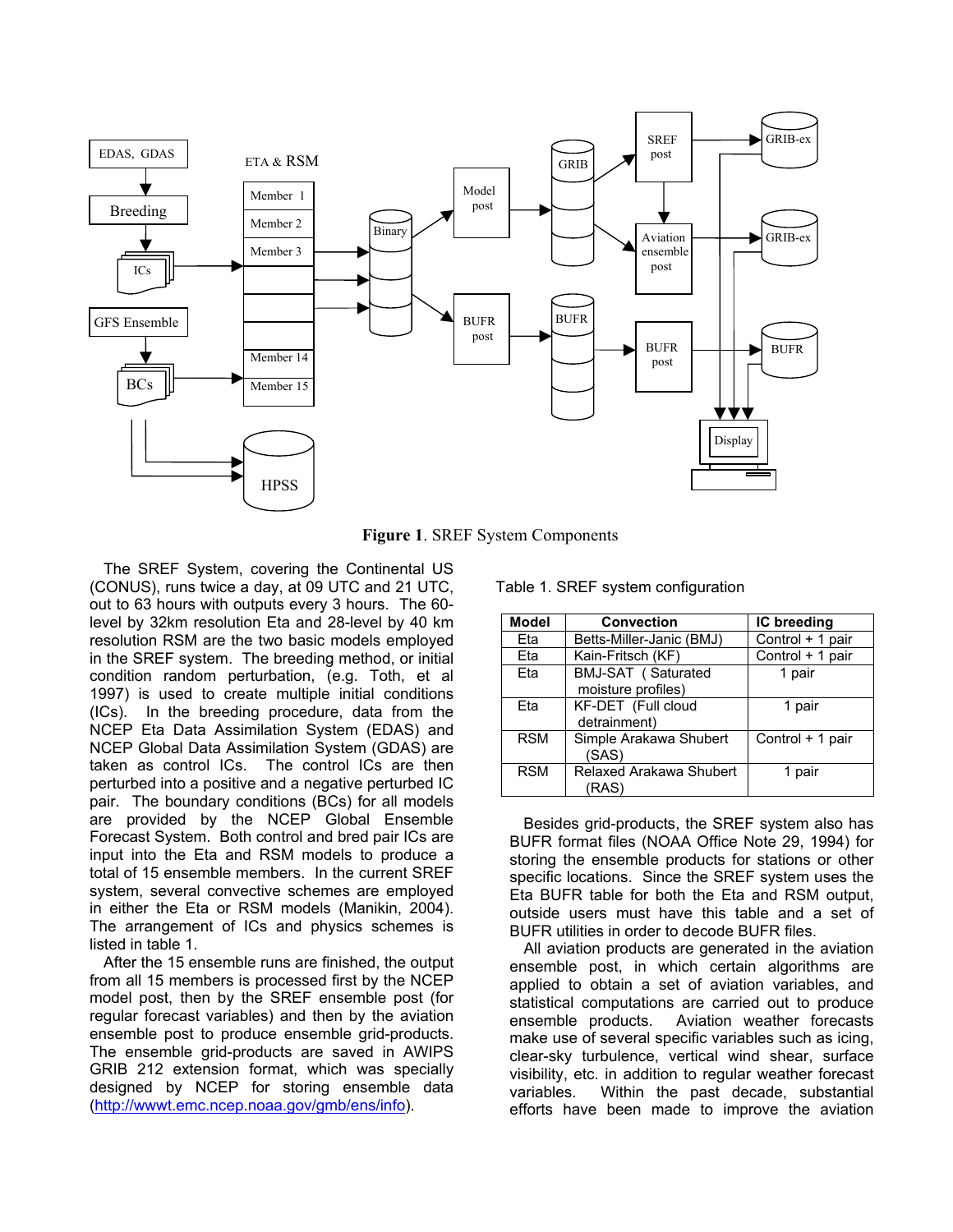weather forecasts, for example, icing (Brown et al 1997, Politovich et al 1997, 2000, etc,), turbulence (Ellrod et al 1991, McCann 1997), and low level wind shear (Cole et al 2000). The SREF aviation project provides an alternative to improve the aviation weather forecasts in terms of both precision and probability. In the current SREF system, limitations in computing resources at NCEP meant that relatively simple algorithms for these aviation variables are utilized. SREF aviation ensemble products and their computation methods are listed in Table 2.

Table 2. List of SREF Aviation Ensemble Products

| <b>Variables</b>   | <b>Levels</b>                                                                   | <b>Mean and spread</b>                        | <b>Probability (of threshold)</b>                                      | <b>Methods</b>                                      |
|--------------------|---------------------------------------------------------------------------------|-----------------------------------------------|------------------------------------------------------------------------|-----------------------------------------------------|
| Icing              | FL240, 180, 150,<br>120,090,060,030,000                                         |                                               | Occurrence                                                             | Temperature and RH                                  |
| Turbulence         | FL420-390, 390-<br>360,360-330,330-300,<br>300-270,270-240,240-<br>210, 210-180 |                                               | Light-middle, middle, severe                                           | Ellrod (1991)                                       |
| Jet stream         | 34000 feet, 18000 feet,<br>4500 feet                                            |                                               | > 20, 40, 60, 80, 100 knots                                            | Model output, but transfer<br>unit from m/s to knot |
| Flight category    | Surface                                                                         |                                               | LIFR, IFR, MVFR, VFR                                                   | NWS Instruction 10-813<br>on TAF                    |
| Ceiling            | Surface                                                                         | Height in feet                                |                                                                        | Federal Meteorological<br>Handbook No.1 (FMH-1)     |
| Visibility         | Surface                                                                         | Distance in miles                             |                                                                        | Stoelinga (1999)                                    |
| Cloud amount       | Whole atmosphere                                                                | Total, Maximum &<br>Minimum members           |                                                                        | Model output                                        |
| Sky type           | Whole atmosphere                                                                |                                               | Clear, Scattered, Broken and<br>Overcast sky                           | Federal Meteorological<br>Handbook No.1 (FMH-1)     |
| Convection         | Whole atmosphere                                                                | Convective cloud<br>location and direction    |                                                                        | Convective cloud                                    |
| Precipitation type | Surface                                                                         |                                               | Rain, Snow and Freezing rain                                           | Model output                                        |
| Surface wind       | 10 meter                                                                        | Wind speed & direction                        |                                                                        | See note bellow                                     |
| Wind shear         | 0-2000 feet<br>200 feet within 2000 feet                                        | 0-2000 feet wind shear<br>200 feet wind shear | > 20 knots over 2000feet or > 0.16<br>within any 200 feet below 2000ft | NWS Instruction 10-813<br>on TAF                    |
| Tropopause         | Tropopause                                                                      | Height and temperature                        |                                                                        | Model output                                        |
| Frozen height      | Frozen height                                                                   | Height                                        |                                                                        | Model output                                        |
| Fog                | Surface                                                                         |                                               | Occurrence                                                             | To be added                                         |
| Other products     |                                                                                 |                                               |                                                                        | Request from users                                  |

### **3. Note on aviation products**

### *Icing (in-flight)*

There are many algorithms, ranging from simple (P. Shultz et al 1992, B. Brown et al 1997) to complex (e.g. AWC-NCAR's Integrated Icing Diagnostic/Forecast Algorithm), to determine the conditions in which icing events may occur. Here, a simple temperature and relative humidity (T-RH) method is used. If T falls into the range between -10  $C \sim 0$  C while RH  $> 70$  %, then assume that icing will occur at that location (Mosher, AWC, personal communication). Super-cooled Large Droplet (SLD) icing is not considered right now. This method is simple but quite efficient. The SREF icing probability is computed in two steps: first, at each grid point the occurrence of icing in each ensemble member is counted (where T and RH satisfy the thresholds), then the number of members with icing is divided by 15 (the total number of ensemble members). The computed icing probability at a certain flight level is

assumed to represent the probability density function (PDF) of an icing event occurring at that level. An example of the icing probability at flight level 180 for a lead-time of 6 hours, on July 21, 2004, is shown in Figure 3. The colored shades represent the percent probability divided into 11 categories from 0 to 100%. The probability distributions indicate where icing is most likely to happen (deeper red area) and most likely to not happen (violet area) on that level. The green-yellow shade denotes where icing is hard to determine from the ensemble run (the icing or non-icing probability is 50/50).

### *Turbulence*

Several algorithms for estimating clear air turbulence (CAT) have been developed (Brown et al 2000). In the SREF aviation project, the relatively simple Ellrod's method (1991) is applied to compute CAT. This method classifies CAT intensity into lightmiddle, middle, and severe categories. Then a CAT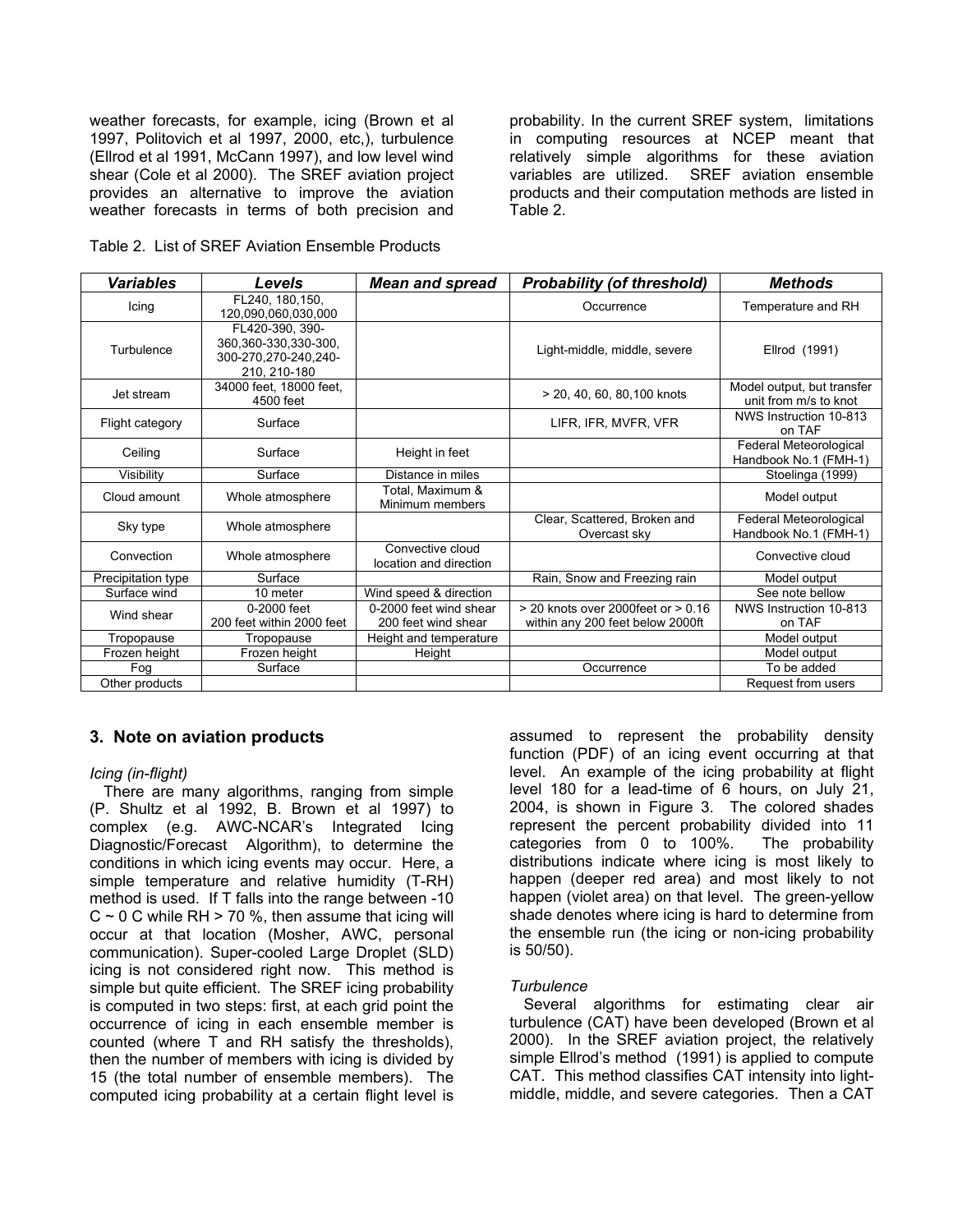intensity index is used to determine the CAT. The CAT intensity index is a function of stretching deformation, shearing deformation in the horizontal direction, vertical wind shear and convergence. These four factors implicitly reflect the effects of both the dynamic and thermo-dynamic status of the air. The probability computation procedure is similar to that of icing probability. An example of a middle CAT probability distribution between FL300 and FL270 is shown in Figure 4. As in the icing probability example, deep red denotes areas of high turbulence probability, violet the low turbulence probability areas, and green-yellow the hard-todetermine areas.

### *Flight category*.

Flight categories here include Low Instrument Flight Rules (LIFR), Instrument Flight Rules (IFR), Marginal Visual Flight Rules (MVFR), and Visual Flight Rules (VFR) as defined in NWS Instruction 10- 813 (2004). They are defined by a combination of effects of both ceiling and visibility near the ground. The probabilities of each of the four categories are computed by checking and counting the occurrence conditions in all ensemble members. An example of the probability of IFR is shown in Figure 5.

## *Ceiling*

Ceiling is the cloud base information, and is, according to Federal Meteorological Handbook No.1 (FMH-1,1995), defined as lowest layer aloft reported as broken or overcast. In the model, if there is no cloud, the cloud base is set to a very large value (e.g. 100,000 feet). Therefore, clear and scattered members are not involved in the ceiling averaging computation. For example, the cloud base in 9 of 10 models is about 5000 feet, but one is clear sky, or has a cloud base of 100,000 feet. If clear sky member is also considered, the ceiling average will be 14,500 feet instead of the expected average of 5000 feet. The SREF aviation project uses a "conditional" definition of ceiling which will exclude those cloud-free members from ceiling mean and spread computations. Also, an individual member's cloud base height is defined at the lowest vertical levels of the model. However, after averaging, the ceiling might be lower or higher than that level.

## *Visibility*

Surface visibility is computed from the Eta post, where the visibility is expressed with a relatively simple exponential equation

$$
visibility(km) = \frac{-\ln(0.02)}{\beta}
$$

where  $\beta$  is an extinction coefficient, which is computed from the hydrometeors (mass concentrate of cloud, rain, ice, snow etc.) using the relationship suggested by Stoelinga (Stoelina and Warner, 1999). The mean value of visibility is also defined as "conditional". The effects of haze and sand storms are not considered in the visibility since there are no such parameters within the Eta model.

## *Sky type (cloud cover)*

In FMH-1, sky type is classified into 4 categories according to the total cloud coverage: clear sky (without cloud); scattered sky (cloud cover 1/8~4/8), broken sky (cloud cover 5/8~7/8), overcast sky (cloud cover 8/8). In the model, cloud cover is in percentages, so 0-10% becomes clear, 11-50% is scattered, 51-90% is broken, and 91-100% is overcast.

## *Jet stream*

Jet stream products reflect the probability of highlevel wind speeds over several thresholds (20, 40, 60, 80, or 100 knots) at three heights (4500 feet, 18000 feet and 34000 feet). An example of jet stream probability is shown in Figure 6.

## *Surface 10-meter wind*

There are two methods to compute average wind speed. The first is to calculate total wind speed  $w_1, w_2, \ldots, w_{15}$  for each individual member, then average the speeds to get the mean and spread of wind speed. The second method is to calculate the mean of the u and v components, then get the mean of total wind speed  $\overline{w}$  =  $(\overline{u}^2 + \overline{v}^2)^{1/2}$ , where  $\overline{u}$  and  $\overline{v}$  are mean of u and v components, respectively. The spread of wind speed is obtained from u and v component spreads,  $\sigma_{\nu}$  and  $\sigma_{\nu}$ . It is shown in Figure 2 that the spread of wind speed can be expressed as  $\sigma_w = (\sigma_u^2 + \sigma_v^2)^{1/2}$ . Considering the offset problem in two opposite-direction winds, the first method is applied.

The calculations of the mean and spread of wind direction (North as reference) are not trivial. They are not directly computed from the degreed wind direction of each individual member. Instead,  $\overline{u}$ ,  $\overline{v}$ and their spreads  $\sigma_{\mu}$  and  $\sigma_{\nu}$  are used (see Figure 2). The mean and spread of wind direction are computed with

$$
\overline{\theta} = \arctg(\overline{u}/\overline{v}), \text{ and}
$$

$$
\sigma_{\theta} = \arctg(\sigma_{w}/\overline{w}), 0 \le \sigma_{\theta} \le 90^{\circ}
$$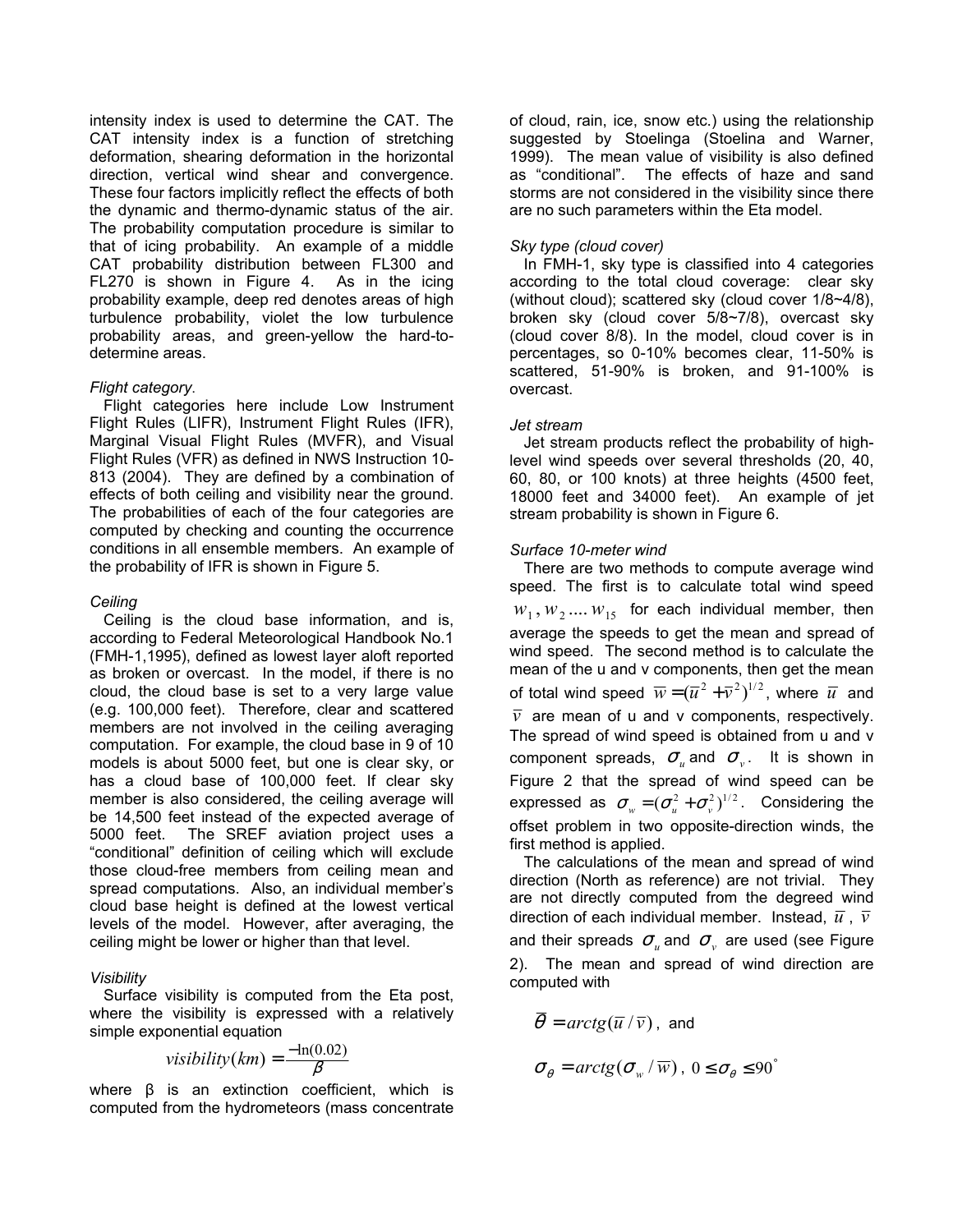respectively, where  $\overline{w}$  is computed using second method.

One example of 10m wind direction mean and spread is displayed in Figure 7, in which the barbed arrow denotes the magnitude of mean speed and direction of wind while the colored shades show the wind direction spread. The larger spread (deeper red) implies that the forecast uncertainty of the wind direction is larger in that region. This example also shows that, in the regions where synoptic flows prevail, the wind direction is similar for all ensemble members so that the spread of the wind direction is small. In areas where local flows dominate, particularly in the mountains or near larger horizontal wind shear regions, the different members give different wind directions; as a result, the wind direction spread is very large in those areas. From the wind direction spread distribution, we can expect a larger chaotic atmosphere and larger uncertainty in the mountains or in larger wind shear regions. The probabilistic information on the wind direction is well captured in this example.



### *Low level wind shear*

The low level wind shear (LLWS) is defined as the change in wind vector between the surface and the 2000-foot level (NWS Instruction on TAF 2004). In the model, the lowest wind level is 10m, so we use 10m to represent the surface, and 2000 feet + 10 m (about 2030 feet) as the upper level. The 2030-foot level depends on the topology of the location. In most cases, the 2030-foot level is not located at the

standard GRIB output level, but in between levels. Thus, the wind at 2030 feet is obtained from a linear interpolation between two GRIB levels. The wind (vector) change is computed from

$$
\Delta w = \sqrt{(u_{2030} - u_{10})^2 + (v_{2030} - v_{10})^2}.
$$

The severe LLWS alert threshold is met if either the surface-2000 feet wind speed (vector) change is over 20 knots or the wind shear in any sub-layer of 200 feet within the bottom 2000-foot layer is larger than  $0.16 \text{ sec}^{-1}$  (NWS Instruction on TAF 2004). Please note that the standard GRIB level interval is 25mb, which is much larger than 200 feet. Therefore, the severe LLWS alert is estimated using 25mb sub-layers, which are about 200m, or 600 feet thick, instead of 200 feet. This will lead to underestimation of the wind shear intensity within the 2000-foot layer, particularly in the mountain regions where the surface pressure is lower and the thickness of a 25mb sub-layer is much larger. An example of the mean and spread of LLWS is illustrated in Figure 8. The contour lines indicate the mean value while color shades show the LLWS spread. As in Figure 7, the red color represents the larger uncertainty forecasting area.

### *Convection*

Convection in the Eta or RSM models is determined either by convective cloud or by Convective Available Potential Energy (CAPE). In the SREF aviation project, the presence of convection is indicated by two-dimensional convective cloud from the model output and its speed and direction by two-dimensional storm speed and direction distribution fields. This approach is quite simple and a more reasonable method should  $\blacktriangleright$  East be considered in the future.

Precipitation type probability (for rain, snow, frozen rain), tropopause height, freezing height, etc, are model or model-post outputs. Surface fog is hard to predict in the current Eta or RSM models. It is determined by several factors such as weak surface wind, high humidity or clear sky at night. We have no algorithm at hand to predict surface (radiation?) fog.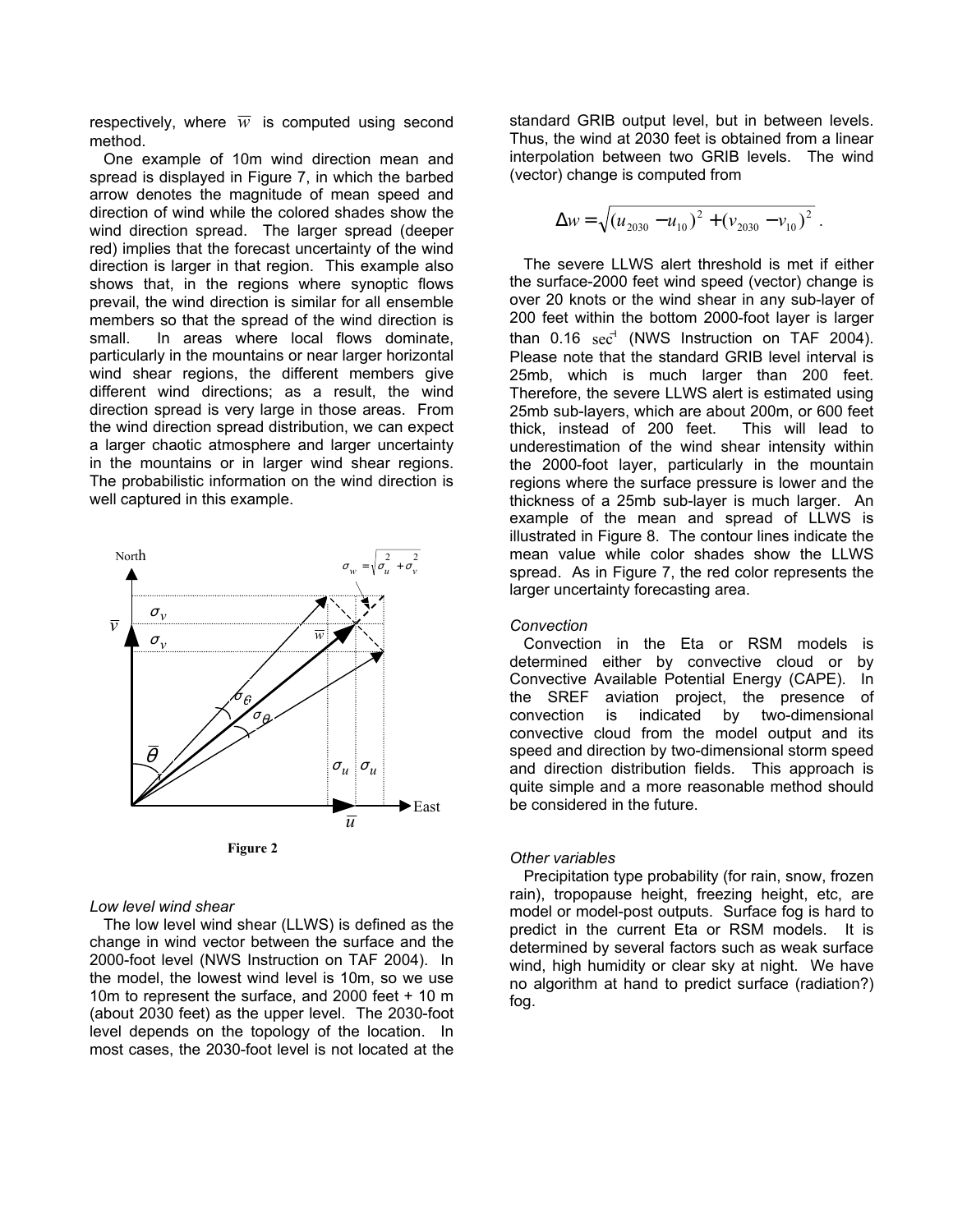icing probability at FL180. OSH FCST from 09z Jul 21 2004. Verified Time: 15z 07/21/2004



Figure 3: Probability distribution of icing over CONUS Figure 4: Probability distribution of Middle turbulence



**Figure 5:** Probability distribution of IFR **Figure 6:** Probability of Jet stream

10 m Wind Direction mean and Spread(shaded, deg) at 06H FCST from 09z Jul 21 2004. Verified Time: 15z 07/21/2004



Figure 7: Mean and spread (color) of 10 m wind direction Figure 8: Mean (contour) and spread (color) of LLWS

Prob of LGT-MDT Turbulence between FL300 and FL270. At06H,FCST from 09z Jul 21 2004. Verified Time: 15z 07/21/2004



Prob of Jet Stream > 80 knots at 34000ft. At06H, FCST from 09z Jul 21 2004. Verified Time: 15z 07/21/2004



ř  $511$ 4BN 45N  $^{42}$ 36 33

0-2000ft Lower level wind ahear mean and apread (knot/2000ft) At 06H, FCST from 09z Jul 21 2004. Verified Time: 15z 07/21/2004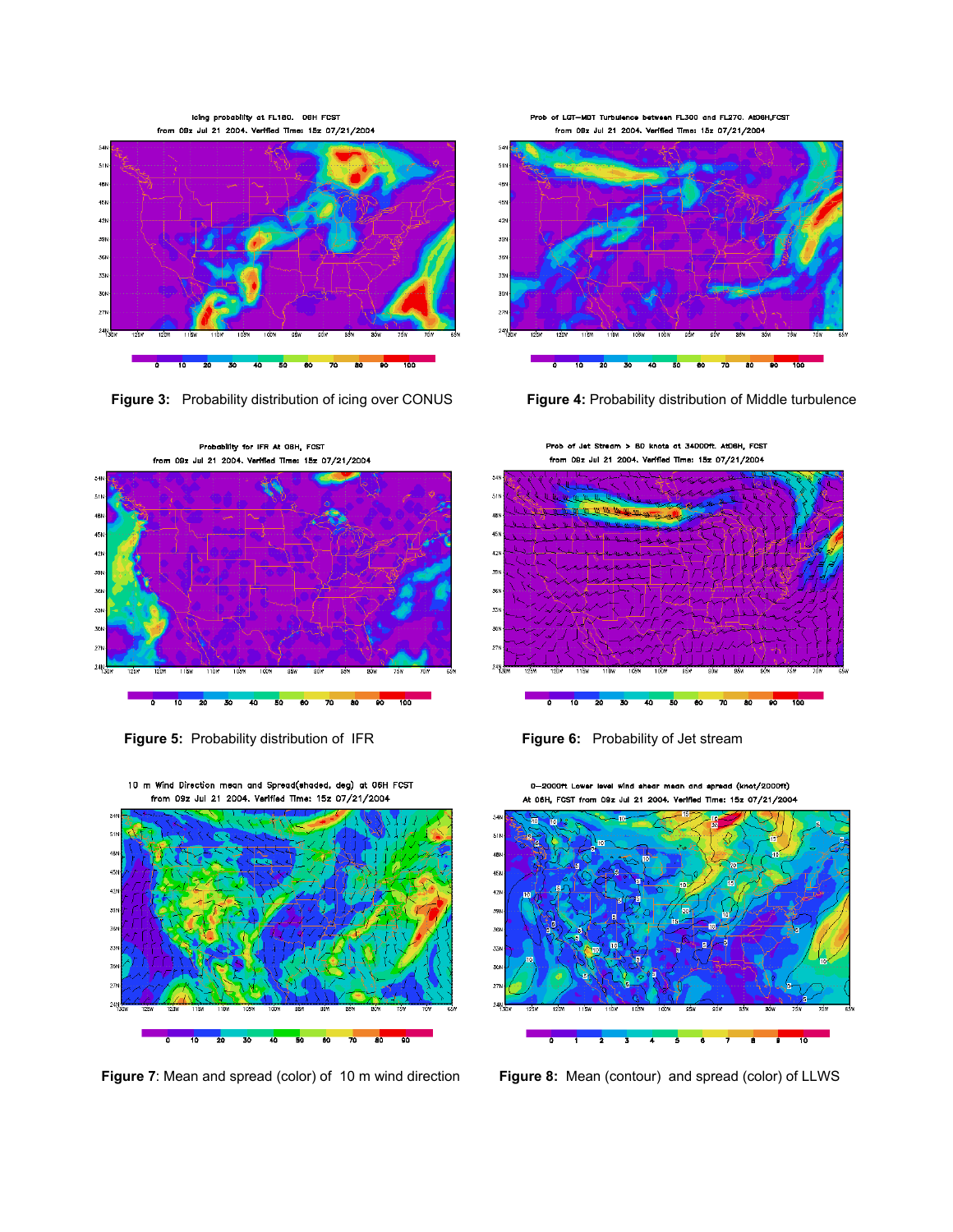### **4. Verification of SREF aviation products**

When the ensemble forecast system was developed, its verification and evaluation methods were introduced as well. It should be noted that assessing only the accuracy of an ensemble system is not enough, since the primary goal of an ensemble forecast is to provide probabilistic information about real weather systems and the amount of uncertainty reflected in their forecast. The goodness of an ensemble forecast is determined by verifying if the observations are within the ensemble range, or if it is able to capture the uncertainties in the data and in the models. Therefore, besides detecting the errors or biases in the ensemble forecast, evaluating its capability to capture uncertainty is a concern. The former is a common verification method used for traditional deterministic forecasts, while the later is done through system performance evaluation and probability evaluation. The two important performance characteristics of an ensemble system are *reliability* and *resolution*. The reliability represents the statistical consistency between predicted probabilities and the observed data frequencies, while the resolution is the ability of an ensemble forecast system to distinguish different future states with as little uncertainties as possible. These two characteristics of an ensemble system can be evaluated through Talagrand Rank Histograms, the outlier rate, equal likelihood frequency, reliability curve, Brier Skill Score (BSS), and Ranked probability skill score (RPSS), etc. A detailed description of the ensemble system verification and evaluation can be found in the Chapter 7 of *Environmental Forecast Verification* (Toth et al 2003). In the current SREF system, verification and evaluation were performed (only for those regular forecasting elements) by comparisons with the EDAS or GDAS data. (See http://wwwt.emc.ncep.noaa.gov/mmb/SREF/VERIFIC ATION\_32km/new\_html/system\_32km\_30day.html for details)

The verification of the aviation-related variables has not yet been carried out systematically. One of the reasons is that the observation data, particularly those special reports such as pilot reports (PIREPs) are not easily accessible by the SREF system's verification package and NCEP verification tools such as FVS. Another tool that has often been used for verifying aviation forecasts is the NOAA FSL Real Time Verification System (RTVS) (Mahoney, et al 1997). The RTVS was designed for verifying deterministic aviation forecast variables, not probabilistic ensemble forecast variables. The measurements for an ensemble system will not be evaluated in RTVS. Furthermore, RTVS cannot yet accept GRIBextension format files as input.

Verification also can be done by comparisons with the Terminal Aerodrome Forecasts (TAF). We are working with NOAA Aviation Service Branch to verify some surface products, such as visibility, ceiling, surface wind, wind shear, etc. However, this verification is only to evaluate the forecast skill, not the ability of the SREF system to capture forecast uncertainties.

### **5. Plans**

Although the SREF aviation project has made good progress, it is still experimental, and several aspects need to be improved. The upgrade of aviation products will always follow an upgrade of the SREF system. According to the NCEP SREF system development strategy, the following work is planned for the near future.

### (1) Increase the number of forecast cycles

The number of forecast runs per day by the SREF system is limited by NCEP computing resources. When the NCEP supercomputer is upgraded, the SREF forecast runs will be increased from twice a day to 4 times a day.

### (2) Add Alaska to model domain

The current SREF model domain (AWIPS 212) does not include Alaska, so neither do the aviation products. The next version of the SREF system and its aviation products will include Alaska.

### (3) Add WRF members

According to NCEP/EMC's plan, the Weather and Research Forecast (WRF) model will become the operational model over the next five years. As part of a testing period, the SREF system has a planned gradual move-forward strategy to replace Eta with WRF models. The first stage is adding an additional 5 WRF models into the SREF system but still keeping the Eta members. The performance of the WRF model in SREF will be fully tested and evaluated before entering the next stage.

### (4) SREF Verification

In the next development stage, the verification and evaluation of aviation related products will be emphasized. The verification against TAF data is underway. We also hope to employ FSL's RTVS to verify SREF aviation products. We'd like to see the RTVS upgraded to be able to perform the verification for aviation ensemble products in the future.

### (5) Add new products

The progress in SREF aviation projects made by NCEP was greatly helped by the users of these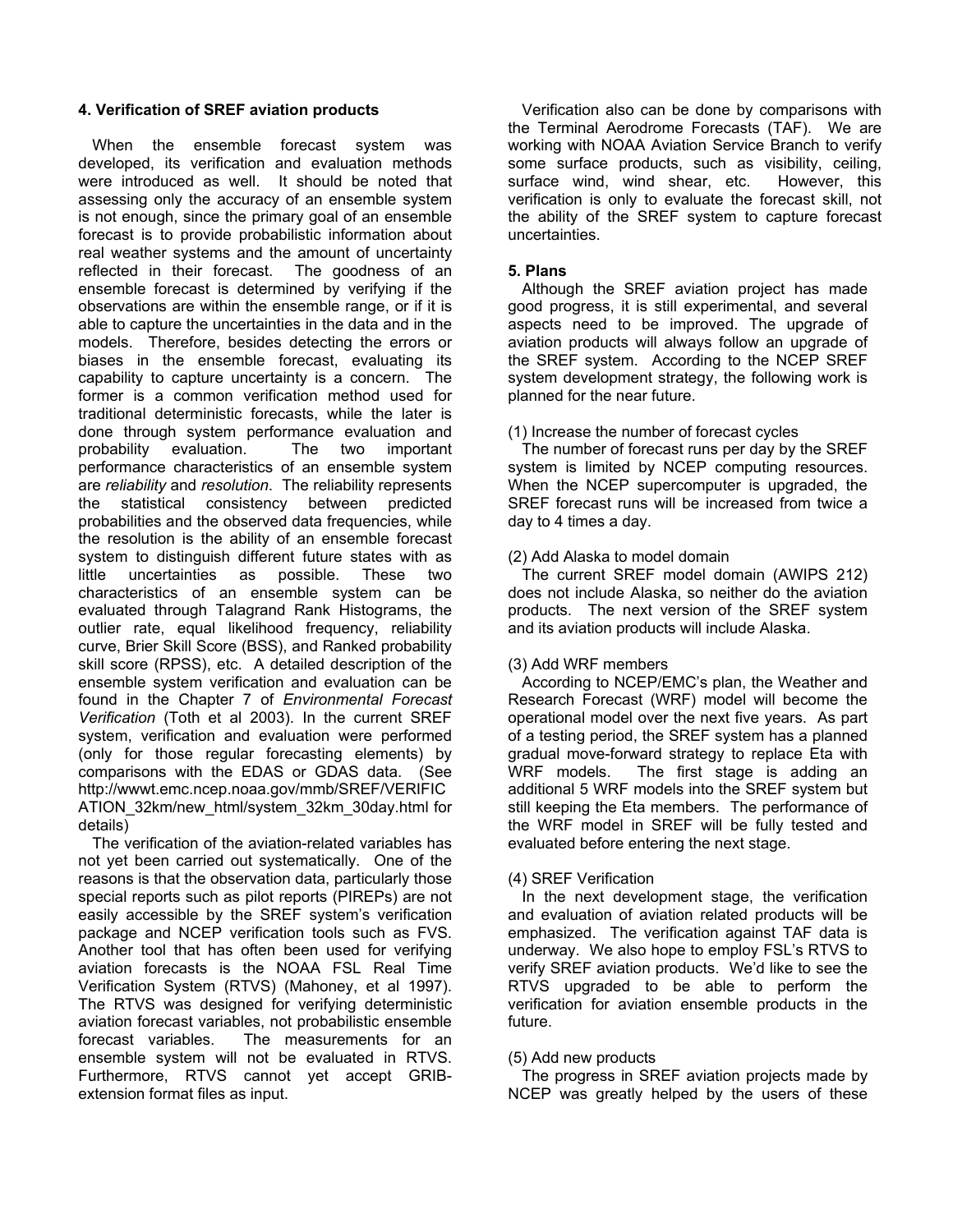aviation products. During the past two years, we received many comments and suggestions. All of this feedback has already been considered in planning improvements to the products or in designing new products. We are still listening to the users as the next stage of development begins and hope to further enhance the system.

### (6) Confidence index

One goal of the ensemble forecast system is to quantify the confidence level of the forecasts. The confidence level is related to predicted probability of an event by the ensemble forecast system and the amount of uncertainty reflected in an ensemble forecast. Some efforts have been made regarding the NCEP global ensemble forecast system (Toth et al 2001). But the issue still remains for the NCEP SREF system, and will be considered in next stage.

### **6. Summary**

Ensemble forecasting is a new technology which provides not only accurate forecasts, but also probabilistic information about weather systems, captures uncertainties in the forecast and quantifies forecast confidence. Many ensemble systems, both for medium range or short-range forecasts, have been successfully developed and evaluated, showing that they are skillful and useful in supporting daily weather forecasting. The NCEP SREF aviation project, based on the SREF system, is an effort to bring ensemble techniques into aviation forecasting. In its first stage of development, the general framework was completed, including 14 aviation related probabilistic products. The products are routinely displayed two times daily on SREF web site**,** and hopefully can be used as supporting tools for the aviation weather forecasts. This work is very primary and much work, such as verification and evaluation, should be done to enhance this system. The verification work has been planned but needs cooperation from other organizations. During its development period, this project has obtained much support and benefit from many user inputs from the aviation community. The advances are made through the continuous interaction between the developers and users.

### *Acknowledgments*

This project is sponsored by the Federal Aviation Administration. We thank Fred Mosher and Steven Silberberg of NOAA AWC for their technical support in designing and selecting the products. We also thank Michael Graf of NOAA Aviation Service Branch and Kevin Johnston of NOAA MDL for their

valuable comments and suggestions in project development.

### **References**

Brown B. G., B. C. Bernstein, L. K. Tressa, and R. Bullock, 1997: Diagnostic and comparative verification of algorithms for the detection and forecasting of in-flight icing. Preprints, *Seventh Conf. on Aviation, Range and Aerospace Meteorology*, February 2-7, Long Beach,CA, Amer. Meteor. Soc., 88-93.

Brown B. G., J. L. Mahoney, J. Henderson, L. K Tressa, R. Bullock, and J. E. Hart, 2000: The turbulence algorithm intercomparison exercise: statistical verification results. Preprints, *Ninth Conf. on Aviation, Range and Aerospace Meteorology*, September 11-15, Orlando, FL, Amer. Meteor. Soc., 466-471

Brooks, H. E., M. S. Tracton, D. J. Stensrud, G. DiMego, and Z. Toth, 1995: Short range ensemble forecasting: Report from a workshop, 25-27 July 1994. *Bull. Amer. Meteor. Soc*., 76,1617-1624.

Cole R. E., S. S. Allan and D. W. Miller: 2000: Vertical wind shear near airports as an aviation hazard. Preprints, *Ninth Conf. on Aviation, Range and Aerospace Meteorology*, September 11-15, Orlando, FL, Amer. Meteor. Soc.

Du J., and S. L. Mullen, 1997: Short-range ensemble forecasting of Quantitative precipitation, *Mon. Wea. Rev*., 125, 2427-2459.

Du, J., and M. S. Tracton, 2001: Implementation of real-time short-range ensemble forecasting system at NCEP: an update. Preprints, *Ninth Conf. on Mesoscale Prcoesses*, Ft. Lauderdale, Florida, Amer. Meteor. Soc., 355-356

Du, J., G. DiMego, M.S. Tracton and B. Zhou 2003: NCEP short-range ensemble forecasting (SREF) system: multi-ICs, multi-model and multi-physics approach. *Research Activities in Atmospheric and Oceanic Modeling* (edited by J. Cote), Report 33, CAS?JSC Working Group Numerical Experimentation(WGNE), WMO/TD-No. 1161,5.09- 5.10.

Du, J., J. McQueen, G. DiMego, T. Black, H. Juang, E. Rogers, B. Ferrier, B. Zhou, Z. Toth and M. S. Tracton, 2004: The NOAA/NWS/NCEP shortrange ensemble forecast (SREF) system: evaluation of an initial condition vs multi-model